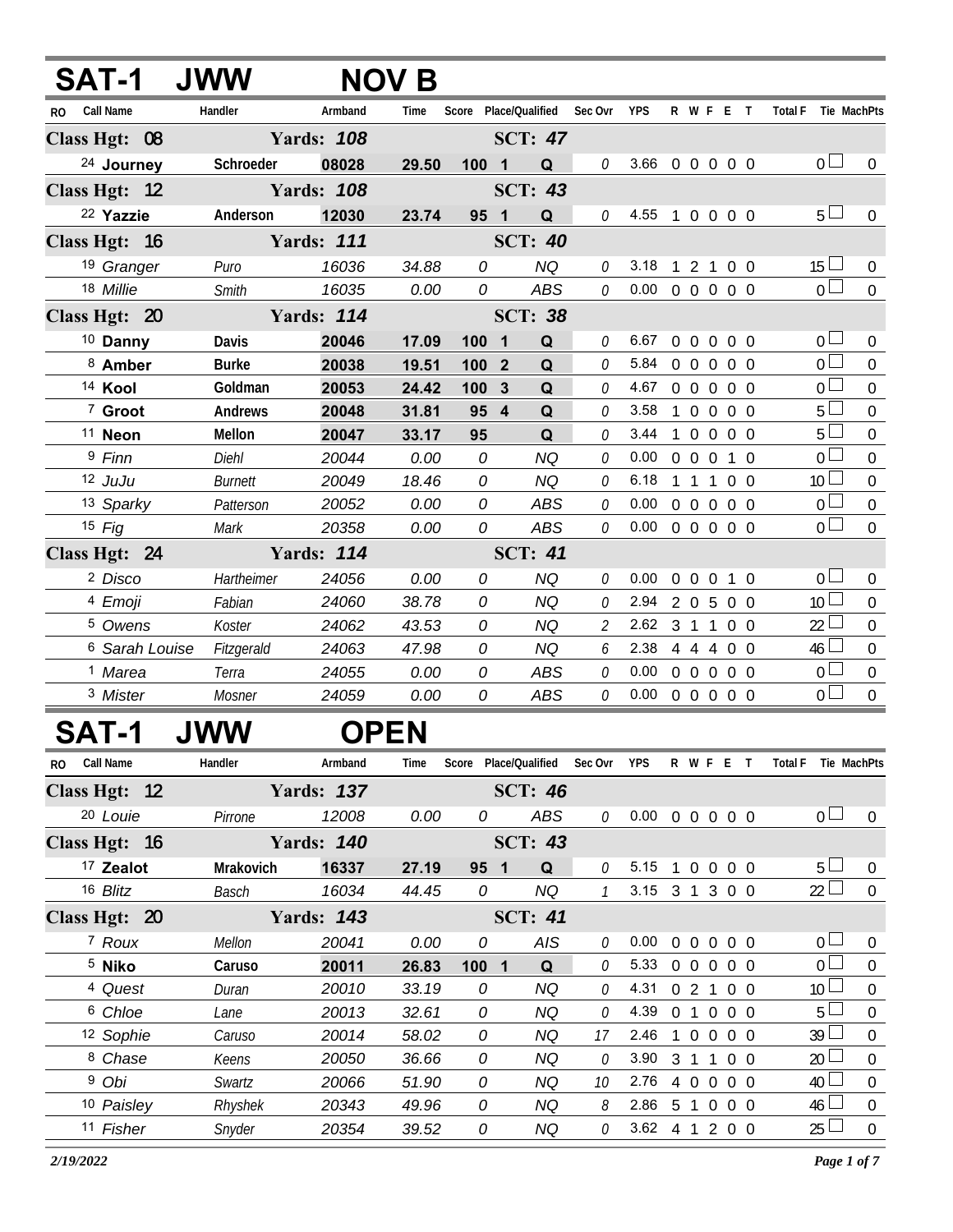|               | 13 Kaio                  | Minnella         | 20361             | 43.99          | 0                     |              | <b>NQ</b>      | 2              | 3.25                       |                   |                | 3 3 1 0 0         | $34 \Box$                        | $\overline{0}$ |
|---------------|--------------------------|------------------|-------------------|----------------|-----------------------|--------------|----------------|----------------|----------------------------|-------------------|----------------|-------------------|----------------------------------|----------------|
|               | 14 Mercy                 | <b>Phillips</b>  | 20364             | 0.00           | 0                     |              | <b>ABS</b>     | $\mathcal O$   | 0.00                       |                   |                | 0 0 0 0 0         | $\overline{0}$                   | $\overline{0}$ |
| Class Hgt: 24 |                          |                  | <b>Yards: 143</b> |                |                       |              | <b>SCT: 43</b> |                |                            |                   |                |                   |                                  |                |
|               | <sup>1</sup> Conway      | Koster           | 24015             | 41.98          | 0                     |              | <b>NQ</b>      | 0              | 3.41                       |                   |                | 2 2 0 0 0         | $20 \Box$                        | $\mathbf 0$    |
|               | <sup>2</sup> Monroe      | Schmidt          | 24016             | 41.98          | 0                     |              | <b>NQ</b>      | $\mathcal O$   | 3.41                       |                   |                | 3 3 3 0 0         | 30 <sup>1</sup>                  | $\overline{0}$ |
|               | 3 Tallulah               | <b>Burke</b>     | 24064             | 43.48          | 0                     |              | NQ             | 0              | 3.29                       | 3 0 1             |                | $0\quad 0$        | $15 \Box$                        | $\mathbf 0$    |
|               |                          |                  |                   |                |                       |              |                |                |                            |                   |                |                   |                                  |                |
| <b>SAT-1</b>  |                          | <b>JWW</b>       | EX                |                |                       |              |                |                |                            |                   |                |                   |                                  |                |
| RO.           | <b>Call Name</b>         | Handler          | Armband           | Time           | Score Place/Qualified |              |                | Sec Ovr        | <b>YPS</b>                 |                   |                | R W F E T         | <b>Total F</b><br>Tie MachPts    |                |
| Class Hgt: 12 |                          |                  | <b>Yards: 159</b> |                |                       |              | <b>SCT: 49</b> |                |                            |                   |                |                   |                                  |                |
|               | 163 Basil                | Teller           | 12331             | 33.72          | 100 1                 |              | Q              | 0              | 4.72                       |                   |                | 0 0 0 0 0         | 0 <sub>1</sub>                   | $\mathbf 0$    |
|               | 164 Roxie                | Schmidhauser     | 12333             | 51.12          | 94 2                  |              | Q              | $\overline{2}$ | 3.11                       |                   |                | 0 0 0 0 0         | $6\Box$                          | $\overline{0}$ |
|               | 165 <i>Izzy</i>          | Rifkin-Mamaradl  | 12334             | 47.97          | 0                     |              | <b>NQ</b>      | $\mathcal O$   | 3.31                       |                   |                | 3 2 0 0 0         | $25\Box$                         | $\overline{0}$ |
| Class Hgt: 16 |                          |                  | <b>Yards: 163</b> |                |                       |              | <b>SCT: 47</b> |                |                            |                   |                |                   |                                  |                |
|               | 120 Duncan               | Gregg            | 16338             | 31.38          | 100 1                 |              | Q              | 0              | 5.19 0 0 0 0 0             |                   |                |                   | 0 <sup>1</sup>                   | $\mathbf 0$    |
| Class Hgt: 20 |                          |                  | <b>Yards: 167</b> |                |                       |              | <b>SCT: 45</b> |                |                            |                   |                |                   |                                  |                |
|               | 79 Spyder                | Frank            | 20346             | 25.12          | 1001                  |              | Q              | 0              | 6.65                       |                   |                | 0 0 0 0 0         | 0 <sup>1</sup>                   | $\mathbf 0$    |
|               | 78 Zip Tie               | Rocco            | 20345             | 26.73          | 100 <sub>2</sub>      |              | Q              | 0              | 6.25                       |                   |                | 0 0 0 0 0         | $\overline{0}$                   | $\overline{0}$ |
|               | 80 Aero                  | Baggerman        | 20347             | 23.66          | 0                     |              | <b>NQ</b>      | 0              | 7.06                       | $0 \t0 \t1$       |                | $0\quad 0$        | $\overline{0}$                   | $\mathbf 0$    |
|               | 81 Bree                  | Meunier          | 20350             | 40.56          | 0                     |              | <b>NQ</b>      | 0              | 4.12                       |                   |                | 1 0 0 0 0         | $5\Box$                          | $\overline{0}$ |
|               | 82 Merry                 | Rimmer           | 20351             | 0.00           | 0                     |              | <b>NQ</b>      | 0              | 0.00                       |                   |                | 0 0 0 1 0         | $\overline{0}$                   | $\mathbf 0$    |
|               | 83 Nugget                | <b>Stahl</b>     | 20353             | 0.00           | 0                     |              | <b>NQ</b>      | $\mathcal O$   | 0.00                       |                   |                | 0 0 0 1 0         | $\overline{0}$                   | $\overline{0}$ |
|               | 84 Tyrion                | Borowski         | 20355             | 28.83          | 0                     |              | <b>NQ</b>      | 0              | 5.79                       |                   |                | 1 0 0 0 0         | $5\Box$                          | $\overline{0}$ |
| Class Hgt: 24 |                          |                  | <b>Yards: 167</b> |                |                       |              | <b>SCT: 47</b> |                |                            |                   |                |                   |                                  |                |
|               | 25 Carson                | Durocher         | 24366             | 0.00           | 0                     |              | <b>ABS</b>     | $\mathcal O$   | $0.00 \t0 \t0 \t0 \t0 \t0$ |                   |                |                   | $\overline{0}$                   | $\mathbf 0$    |
| <b>SAT-1</b>  |                          | <b>JWW</b>       |                   | <b>MAS</b>     |                       |              |                |                |                            |                   |                |                   |                                  |                |
|               | Call Name                | Handler          | Armband           | Time           | Score Place/Qualified |              |                | Sec Ovr        | <b>YPS</b>                 |                   |                | R W F E T         | Tie MachPts<br><b>Total F</b>    |                |
| RO.           |                          |                  |                   |                |                       |              |                |                |                            |                   |                |                   |                                  |                |
| Class Hgt: 08 |                          |                  | <b>Yards: 159</b> |                |                       |              | <b>SCT: 52</b> |                |                            |                   |                |                   |                                  |                |
|               | 182 Dot                  | Rotelle          | 08144             | 26.64          | 100 1                 |              | Q              | 0              | 5.97                       |                   |                | 0 0 0 0 0         | 0 <sup>1</sup>                   | 25             |
|               | 187 Dart                 | Rotelle          | 08148             | 29.70          | 100 2                 |              | Q              | 0              | 5.35                       | 0 <sub>0</sub>    | $\overline{0}$ | 0 <sub>0</sub>    | 0 L                              | 22             |
|               | 177 Spirit               | Rotelle          | 08138             | 31.02          | 100                   | $\mathbf{3}$ | Q              | 0              | 5.13                       | $0\quad 0\quad 0$ |                | $0\quad 0$        | 0 <sup>2</sup><br>0 <sub>0</sub> | 20             |
|               | 185 Roxie                | Cook<br>Callahan | 08150             | 32.08          | 100 4                 |              | Q              | 0<br>0         | 4.96<br>4.88               |                   |                | 00000<br>00000    | $0-$                             | 19<br>19       |
|               | 178 Kaleigh<br>181 Chyna | Rifkin-Mamarad   | 08139<br>08142    | 32.58<br>33.77 | 100<br>100            |              | Q              | 0              | 4.71                       |                   |                | 0 0 0 0 0         | 0 L                              | 18             |
|               | 176 Holly                | Cressman         | 08135             | 37.98          | 100                   |              | Q<br>Q         | 0              | 4.19                       |                   |                | 00000             | 0 <sub>0</sub>                   | 14             |
|               | 179 Bonnie               | Dare             | 08140             | 38.05          | 100                   |              | Q              | 0              | 4.18                       |                   |                | 00000             | 0 <sub>l</sub>                   | 13             |
|               | 174 Penny                | Mark             | 08133             | 38.51          | 100                   |              | Q              | 0              | 4.13                       |                   |                | 00000             | 0 <sub>0</sub>                   | 13             |
|               | 175 Fish                 | Heiken           | 08134             | 39.17          | 100                   |              | Q              | 0              | 4.06                       |                   |                | 00000             | 0 L                              | 12             |
|               | 172 Tyler                | Zipperer         | 08130             | 39.75          | 100                   |              | Q              | 0              | 4.00                       |                   |                | 00000             | 0 <sub>0</sub>                   | 12             |
|               | 173 Bonus                | Rotelle          | 08137             | 0.00           | 0                     |              | <b>NQ</b>      | 0              | 0.00                       | $0\quad 0\quad 0$ |                | $1\quad0$         | 0 <sub>0</sub>                   | $\overline{0}$ |
|               | 180 Gina                 | Sessa            | 08141             | 46.96          | 0                     |              | <b>NQ</b>      | 0              | 3.39                       | -1                |                | $0\quad 0\quad 0$ | $10\Box$                         | $\overline{0}$ |
|               | 171 Brazen               | Thompson         | 08146             | 51.43          | 0                     |              | <b>NQ</b>      | 0              | 3.09                       | $0\quad 0$        | 1              | $0\quad 0$        | 0 <sub>0</sub>                   | $\mathbf 0$    |
|               | 184 Shaina               | Schmidt          | 08149             | 0.00           | 0                     |              | <b>NQ</b>      | $\mathcal O$   | 0.00                       |                   |                | 0 0 0 1 0         | 0 <sup>1</sup>                   | $\overline{0}$ |
|               | 186 Yogi                 | Snyder           | 08327             | 0.00           | 0                     |              | NQ             | 0              | 0.00                       |                   |                | 0 0 0 1 0         | $\overline{0}$                   | $\mathbf 0$    |
|               |                          |                  |                   |                |                       |              |                |                |                            |                   |                |                   |                                  |                |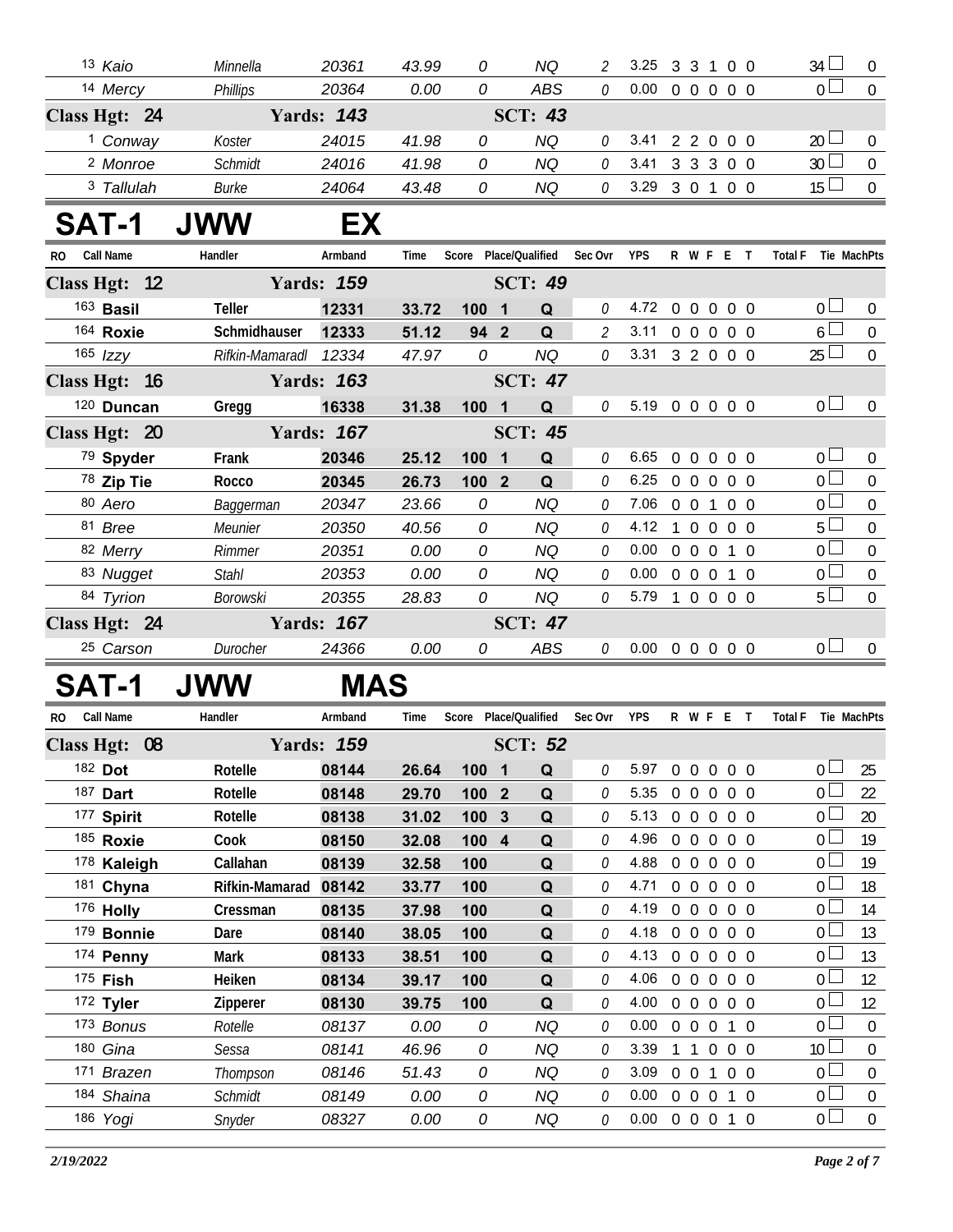|                   | 183 Mo        | Nicony          | 08143             | 0.00  | 0                              | <b>ABS</b>                   | 0            | $0.00 \t0 \t0 \t0 \t0 \t0$ |                |                     |                |                   | 0 <sub>0</sub>  | $\overline{0}$   |
|-------------------|---------------|-----------------|-------------------|-------|--------------------------------|------------------------------|--------------|----------------------------|----------------|---------------------|----------------|-------------------|-----------------|------------------|
|                   | Class Hgt: 12 |                 | <b>Yards: 159</b> |       |                                | <b>SCT: 49</b>               |              |                            |                |                     |                |                   |                 |                  |
|                   | 155 Nimble    | Hornor          | 12177             | 24.97 | 100<br>$\overline{\mathbf{1}}$ | Q                            | 0            | 6.37                       | $\overline{0}$ | $\mathbf 0$         | $\overline{0}$ | $0\quad 0$        | 0 L             | 24               |
|                   | 159 Kal-El    | Gagnon          | 12182             | 26.74 | 100                            | $\overline{2}$<br>Q          | 0            | 5.95                       |                | $0\quad 0$          | $\overline{0}$ | $0\quad 0$        | $0-$            | 22               |
|                   | 143 Squid     | <b>Dreese</b>   | 12159             | 26.76 | 100                            | 3<br>Q                       | 0            | 5.94                       |                |                     |                | 0 0 0 0 0         | 0 <sub>l</sub>  | 22               |
|                   | 141 Dodge     | Rotelle         | 12156             | 28.05 | 100                            | $\overline{\mathbf{4}}$<br>Q | 0            | 5.67                       |                | $0\quad 0$          | $\overline{0}$ | $0\quad 0$        | 0 <sup>L</sup>  | 20               |
|                   | 154 Shameless | Johnson         | 12176             | 28.92 | 100                            | Q                            | 0            | 5.50                       |                | $0\quad 0\quad 0$   |                | $0\quad 0$        | 0 <sub>0</sub>  | 20               |
|                   | 147 BB        | <b>Visco</b>    | 12166             | 29.14 | 100                            | Q                            | 0            | 5.46                       |                | $0\quad 0\quad 0$   |                | $0\quad 0$        | 0 <sub>0</sub>  | 19               |
|                   | 156 Spice     | Esherick        | 12178             | 33.35 | 100                            | Q                            | $\Omega$     | 4.77                       |                |                     |                | 0 0 0 0 0         | 0 <sup>1</sup>  | 15               |
|                   | 162 Dutch     | Rotelle         | 12330             | 33.60 | 100                            | Q                            | 0            | 4.73                       |                | $0\quad 0\quad 0$   |                | $0\quad 0$        | 0 <sub>l</sub>  | 15               |
|                   | 139 Gunner    | Lang            | 12153             | 34.40 | 100                            | Q                            | $\Omega$     | 4.62                       |                |                     |                | 0 0 0 0 0         | 0 <sub>0</sub>  | 14               |
|                   | 142 Pebbles   | Schmidt         | 12157             | 35.09 | 100                            | Q                            | 0            | 4.53                       |                |                     |                | 00000             | 0 <sub>0</sub>  | 13               |
|                   | 157 Roger     | Fitzgerald      | 12179             | 41.64 | 100                            | Q                            | $\theta$     | 3.82                       |                |                     |                | 0 0 0 0 0         | $\overline{0}$  | $\overline{7}$   |
|                   | 146 Gromit    | <b>Esherick</b> | 12165             | 47.73 | 100                            | Q                            | 0            | 3.33                       |                | $0\quad 0$          | $\overline{0}$ | $0\quad 0$        | 0 <sub>1</sub>  | $\mathbf{1}$     |
|                   | 140 Pearl     | Rifkin-Mamaradl | 12155             | 41.03 | 0                              | <b>NQ</b>                    | $\Omega$     | 3.88                       |                | $0 \quad 1 \quad 0$ |                | $0\quad 0$        | 5 <sub>1</sub>  | $\mathbf 0$      |
|                   | 144 Trek      | Wiechmann       | 12160             | 27.25 | 0                              | <b>NQ</b>                    | 0            | 5.83                       |                | $0\quad 0$          | $\mathbf{1}$   | $0\quad 0$        | 0 <sub>0</sub>  | $\boldsymbol{0}$ |
|                   | $145$ Joy     | Stoddard        | 12163             | 28.63 | 0                              | <b>NQ</b>                    | 0            | 5.55                       |                | $0\quad 0$          | $\mathbf{1}$   | $0\quad 0$        | 0 <sub>0</sub>  | $\mathbf 0$      |
|                   | 148 Happy     | Patterson       | 12167             | 0.00  | 0                              | <b>NQ</b>                    | 0            | 0.00                       |                | $0\quad 0\quad 0$   |                | 1 0               | 0 <sub>0</sub>  | $\boldsymbol{0}$ |
|                   | 149 Targhee   | Schroeder       | 12168             | 33.94 | 0                              | <b>NQ</b>                    | $\Omega$     | 4.68                       |                |                     |                | 3 2 3 0 0         | $25 \perp$      | $\mathbf 0$      |
|                   | 150 Ruckus    | Summersgill     | 12169             | 29.59 | 0                              | <b>NQ</b>                    | 0            | 5.37                       |                |                     |                | 0 1 0 0 0         | 5 <sup>L</sup>  | $\mathbf 0$      |
|                   | 151 Bacchus   | Ratz            | 12170             | 0.00  | 0                              | <b>NQ</b>                    | 0            | 0.00                       | $\overline{0}$ | $\overline{0}$      | $\overline{0}$ | $1\quad0$         | 0 <sub>0</sub>  | $\mathbf 0$      |
|                   | 153 Sonar     | Kraitchman      | 12174             | 33.02 | 0                              | <b>NQ</b>                    | 0            | 4.82                       | 1              | $\overline{0}$      |                | $0\quad 0\quad 0$ | $5+$            | $\boldsymbol{0}$ |
|                   | 158 Beau      | Preston         | 12181             | 35.35 | 0                              | ΝQ                           | $\Omega$     | 4.50                       |                | $\overline{0}$      | $\overline{0}$ | $0\quad 0$        | 5 <sub>1</sub>  | $\mathbf 0$      |
|                   | 160 Hope      | Coe             | 12183             | 41.51 | 0                              | <b>NQ</b>                    | 0            | 3.83                       |                | 2                   | $\overline{0}$ | $0\quad 0$        | 15 <sup>L</sup> | $\boldsymbol{0}$ |
|                   | 161 Grant     | Puro            | 12184             | 30.00 | 0                              | <b>NQ</b>                    | 0            | 5.30                       |                | $0\quad 0$          | $\overline{1}$ | $0\quad 0$        | 0 <sub>0</sub>  | $\mathbf 0$      |
|                   | 152 Blu       | Dereka          | 12173             | 0.00  | 0                              | ABS                          | $\mathcal O$ | 0.00                       |                |                     |                | 00000             | $0\Box$         | $\overline{0}$   |
| <b>Class Hgt:</b> | $-16$         |                 | <b>Yards: 163</b> |       |                                | <b>SCT: 47</b>               |              |                            |                |                     |                |                   |                 |                  |
|                   | 111 Vita      | Schachte        | 16213             | 27.72 | 100<br>$\blacksquare$          | Q                            | $\mathcal O$ | 5.88                       |                |                     |                | 0 0 0 0 0         | 0 <sub>0</sub>  | 19               |
|                   | 107 Fred      | <b>Bintliff</b> | 16207             | 27.78 | 100 2                          | $\mathbf Q$                  | 0            | 5.87                       |                |                     |                | 0 0 0 0 0         | 0 <sub>0</sub>  | 19               |
|                   | $103$ Rigby   | Suttner         | 16201             | 27.82 | 100 3                          | $\mathbf{Q}$                 | 0            | 5.86 0 0 0 0 0             |                |                     |                |                   | $\overline{0}$  | 19               |
|                   | 101 SnapShot  | Johnson         | 16197             | 28.38 | 100 4                          | Q                            | 0            | 5.74                       |                |                     |                | 00000             | 0 <sub>0</sub>  | 18               |
|                   | 117 Rhys      | Midura          | 16219             | 29.40 | 100                            | Q                            | 0            | 5.54                       |                |                     |                | 0 0 0 0 0         | $0\perp$        | 17               |
|                   | 112 Si        | <b>Visco</b>    | 16214             | 29.56 | 100                            | Q                            | 0            | 5.51                       |                |                     |                | 0 0 0 0 0         | 0 <sub>0</sub>  | 17               |
|                   | 108 Holly     | <b>Basch</b>    | 16210             | 30.08 | 100                            | Q                            | $\Omega$     | 5.42                       |                |                     |                | 0 0 0 0 0         | 0 <sub>0</sub>  | 16               |
|                   | 95 Cao Runn   | Bryden          | 16189             | 30.21 | 100                            | Q                            | 0            | 5.40                       |                | $0\quad 0$          |                | $0\quad 0\quad 0$ | 0 <sub>0</sub>  | 16               |
|                   | 118 Surf      | Wiechmann       | 16220             | 30.66 | 100                            | Q                            | 0            | $5.32 \quad 0 \quad 0$     |                |                     | $\overline{0}$ | $0\quad 0$        | $0-$            | 16               |
|                   | 99 Squiggy    | Cook            | 16196             | 30.88 | 100                            | Q                            | 0            | 5.28                       | 0 <sub>0</sub> |                     |                | $0\quad 0\quad 0$ | 0 <sub>0</sub>  | 16               |
|                   | 97 Tucker     | Powell          | 16194             | 31.58 | 100                            | Q                            | 0            | 5.16                       |                |                     |                | 0 0 0 0 0         | 0 <sub>0</sub>  | 15               |
|                   | 106 Wabi Sabi | Stolba          | 16205             | 31.86 | 100                            | Q                            | 0            | 5.12                       |                |                     |                | 0 0 0 0 0         | 0 <sub>0</sub>  | 15               |
|                   | 94 Déjà vu    | Mygas           | 16188             | 32.26 | 100                            | Q                            | 0            | 5.05                       |                | $0\quad 0$          |                | $0\quad 0\quad 0$ | 0 <sub>0</sub>  | 14               |
|                   | 96 Grady      | Puro            | 16190             | 32.34 | 100                            | Q                            | 0            | 5.04                       |                |                     |                | 0 0 0 0 0         | 0 <sub>0</sub>  | 14               |
|                   | 113 Harley    | Roseman         | 16215             | 32.52 | 100                            | Q                            | 0            | 5.01                       |                |                     |                | 0 0 0 0 0         | 0 <sub>0</sub>  | 14               |
|                   | 98 Charlie    | <b>Trippett</b> | 16195             | 33.87 | 100                            | Q                            | 0            | 4.81                       |                |                     |                | 0 0 0 0 0         | 0 <sub>0</sub>  | 13               |
|                   | 92 Delaney    | Miele           | 16186             | 35.60 | 100                            | Q                            | 0            | 4.58                       |                |                     |                | 0 0 0 0 0         | 0 <sub>0</sub>  | 11               |
|                   | 102 Isabel    | Sutch           | 16199             | 36.16 | 100                            | Q                            | 0            | 4.51                       |                |                     |                | 00000             | 0 <sub>0</sub>  | 10               |
|                   |               |                 |                   |       |                                |                              |              |                            |                |                     |                |                   |                 |                  |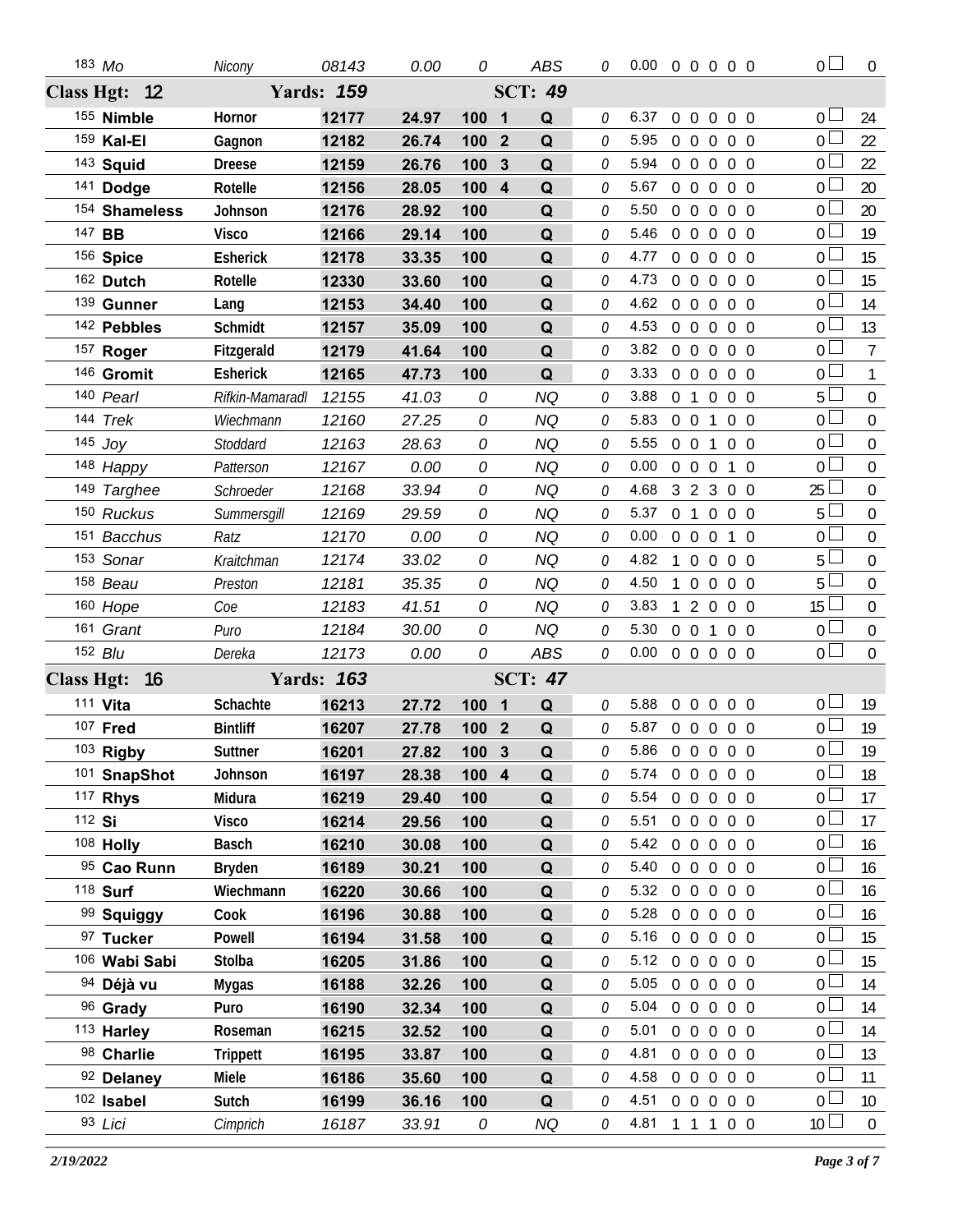| 104 Silk              | Esherick         | 16202             | 47.07 | 0     |                | <b>NQ</b>      | 0        | 3.46           | 1              |                                 | $0\quad 0\quad 0\quad 0$ |                | 5               | $\overline{0}$   |
|-----------------------|------------------|-------------------|-------|-------|----------------|----------------|----------|----------------|----------------|---------------------------------|--------------------------|----------------|-----------------|------------------|
| 105 Pennie            | Kandle           | 16203             | 0.00  | 0     |                | <b>NQ</b>      | $\theta$ | 0.00           |                | 0 0 0 1 0                       |                          |                | $0\perp$        | $\overline{0}$   |
| 109 Kip               | Fronheiser       | 16211             | 34.60 | 0     |                | NQ             | 0        | 4.71           |                | $0 \t1 \t1$                     |                          | $0\quad 0$     | 5 <sup>1</sup>  | $\mathbf 0$      |
| 110 Lila              | <b>Bunin</b>     | 16212             | 37.54 | 0     |                | <b>NQ</b>      | 0        | 4.34           |                | 2 0 0 0 0                       |                          |                | 10 <sup>L</sup> | $\overline{0}$   |
| 114 E.V.              | Gichner          | 16216             | 0.00  | 0     |                | <b>NQ</b>      | 0        | 0.00           |                | $0\quad 0\quad 0$               |                          | 1 0            | $\overline{0}$  | $\mathbf 0$      |
| 115 Sawyer            | Ondeyka          | 16217             | 0.00  | 0     |                | <b>NQ</b>      | 0        | 0.00           |                | 0 0 0 1 0                       |                          |                | 0 <sub>0</sub>  | $\overline{0}$   |
| 116 Finn              | Bruno            | 16218             | 27.20 | 0     |                | <b>NQ</b>      | 0        | 5.99           | $0\quad 0$     |                                 | 1                        | $0\quad 0$     | 0 L             | $\boldsymbol{0}$ |
| 119 Flash             | Farguhar         | 16222             | 41.90 | 0     |                | <b>NQ</b>      | 0        | 3.89 0 1 0 0 0 |                |                                 |                          |                | 5 <sup>1</sup>  | $\overline{0}$   |
| Class Hgt: 20         |                  | <b>Yards: 167</b> |       |       |                | <b>SCT: 45</b> |          |                |                |                                 |                          |                |                 |                  |
| 31 Truant             | Hornor           | 20228             | 26.19 | 100   | $\blacksquare$ | Q              | 0        | 6.38           |                | 00000                           |                          |                | 0 <sub>0</sub>  | 18               |
| 67 TiAmo              | Rocco            | 20277             | 26.24 | 100 2 |                | Q              | 0        | 6.36           |                | 00000                           |                          |                | 0 <sub>0</sub>  | 18               |
| 35 Matrix             | <b>Botelho</b>   | 20234             | 26.53 | 100   | $\mathbf{3}$   | Q              | 0        | 6.29           |                | 00000                           |                          |                | 0 <sub>0</sub>  | 18               |
| 74 Keen               | Dattoma          | 20287             | 26.96 | 100 4 |                | Q              | 0        | 6.19           |                | 0 0 0 0 0                       |                          |                | 0 <sup>1</sup>  | 18               |
| 51 Cowboy             | Rocco            | 20257             | 27.01 | 100   |                | Q              | 0        | 6.18           |                | 00000                           |                          |                | 0 I             | 17               |
| 54 Sugar Ray          | Goldman          | 20260             | 27.15 | 100   |                | Q              | 0        | 6.15           |                | 00000                           |                          |                | 0 l             | 17               |
| 56 Rugby              | Wisner           | 20263             | 27.31 | 100   |                | Q              | 0        | 6.11           |                | $0\quad 0\quad 0\quad 0\quad 0$ |                          |                | $\overline{0}$  | 17               |
| $60$ Emma             | Gechter          | 20267             | 28.28 | 100   |                | Q              | 0        | 5.91           |                | $0\quad 0$                      | $0\quad 0\quad 0$        |                | $\overline{0}$  | 16               |
| 64 Sligo              | Johnston         | 20274             | 29.16 | 100   |                | Q              | 0        | 5.73           |                | 00000                           |                          |                | $\overline{0}$  | 15               |
| 70 'NSync             | <b>Schmitter</b> | 20280             | 29.71 | 100   |                | Q              | 0        | 5.62           | $0\quad 0$     |                                 | $\overline{0}$           | $0\quad 0$     | 0 <sup>1</sup>  | 15               |
| 53 Emily              | McGuigan         | 20259             | 29.87 | 100   |                | Q              | 0        | 5.59           |                | 00000                           |                          |                | 0 <sup>1</sup>  | 15               |
| <sup>40</sup> Hops    | Mellon           | 20240             | 30.60 | 100   |                | Q              | 0        | 5.46           | $\overline{0}$ | $\overline{0}$                  | $\overline{0}$           | $0\quad 0$     | 0 <sup>1</sup>  | 14               |
| 44 Chevy              | Calabrese        | 20247             | 32.33 | 100   |                | Q              | 0        | 5.17           |                | 00000                           |                          |                | 0 <sub>0</sub>  | 12               |
| 50 Cinder             | Mellon           | 20256             | 32.56 | 100   |                | Q              | 0        | 5.13           | $\overline{0}$ | $\overline{0}$                  | $\mathbf 0$              | $0\quad 0$     | 0 <sup>1</sup>  | 12               |
| 72 Tori               | <b>Brubach</b>   | 20285             | 32.59 | 100   |                | Q              | 0        | 5.12           |                | $0\quad 0$                      | $\overline{0}$           | $0\quad 0$     | 0 <sup>1</sup>  | 12               |
| 47 Torin              | Schmitt          | 20251             | 32.66 | 100   |                | Q              | 0        | 5.11           |                | $0\quad 0$                      | $\overline{0}$           | $0\quad 0$     | 0 <sup>1</sup>  | 12               |
| 30 Champ              | Marden           | 20227             | 32.80 | 100   |                | Q              | 0        | 5.09           |                | 0 0 0 0 0                       |                          |                | $\overline{0}$  | 12               |
| 55 Kipper             | Carson           | 20262             | 32.90 | 100   |                | Q              | 0        | 5.08           |                | $0\quad 0\quad 0$               |                          | $0\quad 0$     | $\overline{0}$  | 12               |
| 48 Chick              | Mosner           | 20252             | 33.15 | 100   |                | Q              | 0        | 5.04           |                | $00000$                         |                          |                | 0 <sup>1</sup>  | 11               |
| 59 Yeager             | Miele            | 20266             | 33.80 | 100   |                | Q              | 0        | 4.94 0 0 0 0 0 |                |                                 |                          |                | $\overline{0}$  | 11               |
| 71 Cricket            | Shoemaker        | 20283             | 34.32 | 100   |                | Q              | O.       | 4.87 0 0 0 0 0 |                |                                 |                          |                | $\Omega$        | 10               |
| 76 Lacey              | Quaglietta       | 20352             | 35.08 | 100   |                | Q              | 0        | 4.76           |                | 0 0 0 0 0                       |                          |                | $\overline{0}$  | 9                |
| 62 Nitro              | Chernack         | 20270             | 37.20 | 100   |                | Q              | 0        | 4.49           | $\overline{0}$ | $\overline{0}$                  | $\overline{0}$           | $0\quad 0$     | 0 <sup>1</sup>  | $\overline{7}$   |
| 41 <b>Boh</b>         | Stolba           | 20241             | 38.52 | 100   |                | Q              | 0        | 4.34           |                | $0\quad 0\quad 0$               |                          | $0\quad 0$     | $\overline{0}$  | 6                |
| 66 Cooper             | Mellon           | 20276             | 40.55 | 100   |                | Q              | 0        | 4.12           | $\overline{0}$ | $\mathbf 0$                     | $\overline{0}$           | $0\quad 0$     | 0 <sub>0</sub>  | 4                |
| 27 Mike               | <b>Simon</b>     | 20224             | 0.00  | 0     |                | <b>NQ</b>      | 0        | 0.00           | $\overline{0}$ | $\overline{0}$                  | $\overline{0}$           | $1\quad0$      | $\overline{0}$  | $\mathbf 0$      |
| <sup>28</sup> Clooney | Johnston         | 20225             | 38.88 | 0     |                | <b>NQ</b>      | 0        | 4.30           |                | 0 <sub>1</sub>                  | $\overline{0}$           | $0\quad 0$     | 5               | $\boldsymbol{0}$ |
| 29 Josie              | Kline            | 20226             | 43.59 | 0     |                | <b>NQ</b>      | 0        | 3.83           |                | $2\quad 0$                      | $\overline{0}$           | $0\quad 0$     | 10 <sup>°</sup> | $\mathbf 0$      |
| 32 Emerald            | <b>Brubach</b>   | 20229             | 34.44 | 0     |                | <b>NQ</b>      | 0        | 4.85           | 1              | $\overline{0}$                  | $\overline{0}$           | $0\quad 0$     | 5               | $\boldsymbol{0}$ |
| 33 Edge               | Fillips          | 20230             | 0.00  | 0     |                | <b>NQ</b>      | 0        | 0.00           | $\overline{0}$ | $\overline{0}$                  | $\overline{0}$           | $1\quad0$      | $\overline{0}$  | $\mathbf 0$      |
| 34 Skipper            | Bishop           | 20233             | 40.04 | 0     |                | <b>NQ</b>      | 0        | 4.17           |                | 0 1 2 0 0                       |                          |                | 5               | $\boldsymbol{0}$ |
| 37 Declan             | Minnella         | 20236             | 32.62 | 0     |                | <b>NQ</b>      | 0        | 5.12           | $\overline{1}$ | $\overline{1}$                  | $\overline{2}$           | $0\quad 0$     | 10 <sup>1</sup> | $\mathbf 0$      |
| 38 Lollipop           | Habich           | 20237             | 38.50 | 0     |                | <b>NQ</b>      | 0        | $4.34 \quad 0$ |                | $\overline{1}$                  | $\overline{0}$           | $0\quad 0$     | 5 <sup>1</sup>  | $\boldsymbol{0}$ |
| 26 Dozer              | Thompson         | 20238             | 32.55 | 0     |                | <b>NQ</b>      | 0        | 5.13           | $0\quad 0$     |                                 | $\mathbf{1}$             | $0\quad 0$     | $\overline{0}$  | $\mathbf 0$      |
| 39 Sam                | MacLeod          | 20239             | 36.47 | 0     |                | <b>NQ</b>      | 0        | 4.58           |                | $\overline{0}$                  | 4                        | 0 <sub>0</sub> | 5 <sup>1</sup>  | $\boldsymbol{0}$ |
| 42 Keelie             | Davis            | 20242             | 24.89 | 0     |                | <b>NQ</b>      | 0        | 6.71           | $0\quad 0$     |                                 | 1                        | $0\quad 0$     | $\overline{0}$  | $\boldsymbol{0}$ |
| 43 Dare               | Salerno          | 20245             | 49.10 | 0     |                | NQ             | 4        | 3.40           |                |                                 | $0\quad 0$               | $0\quad 0$     | $17\square$     | $\overline{0}$   |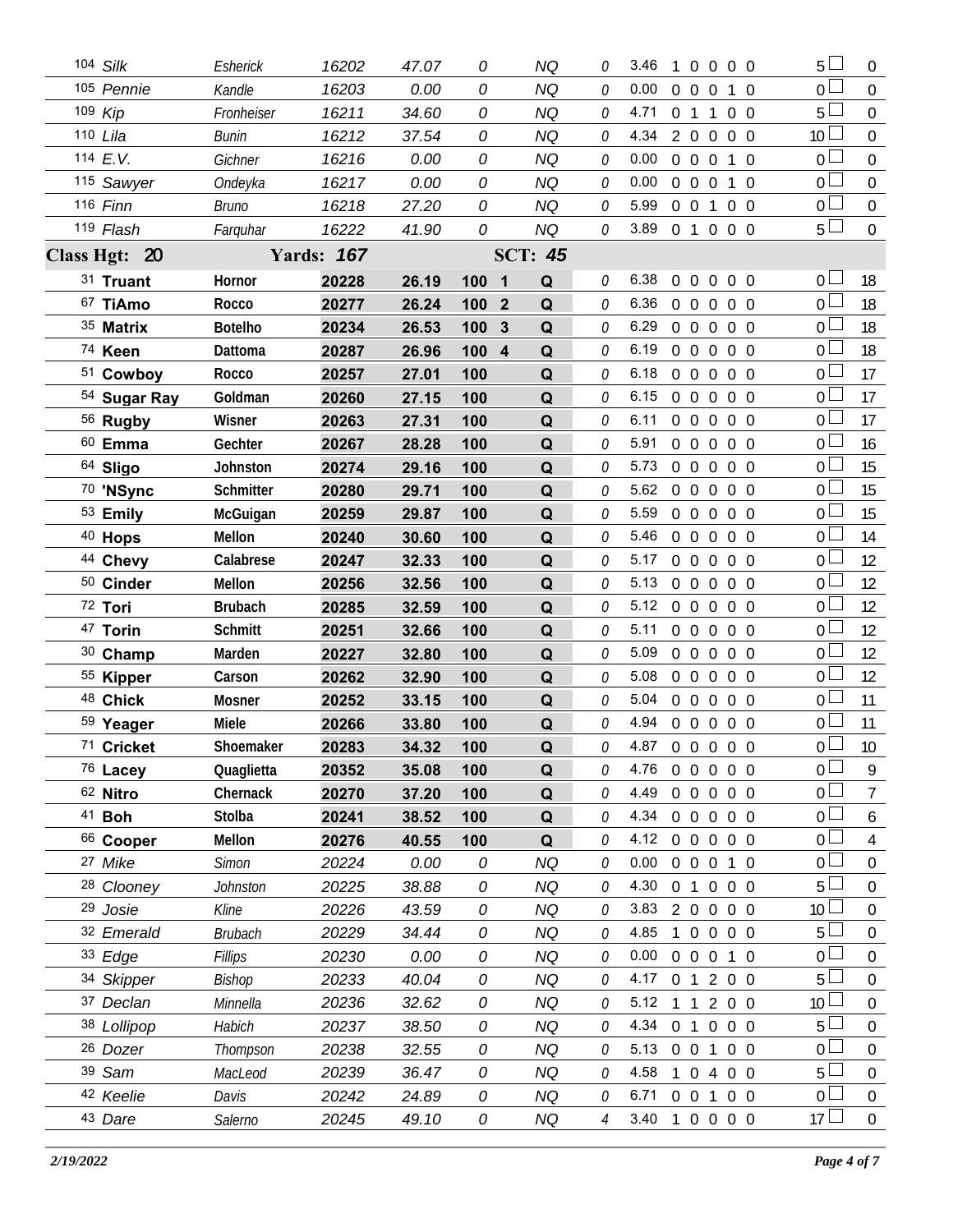| RO | <b>Call Name</b>                | Handler             | Armband           | Time           |            | Score Place/Qualified | Sec Ovr YPS  |                            |                |                   | R W F E T                    |                   |                          | <b>Total F</b>                   | Tie MachPts      |
|----|---------------------------------|---------------------|-------------------|----------------|------------|-----------------------|--------------|----------------------------|----------------|-------------------|------------------------------|-------------------|--------------------------|----------------------------------|------------------|
|    | SAT-1                           |                     | <b>NOV</b>        | P              |            |                       |              |                            |                |                   |                              |                   |                          |                                  |                  |
|    | $1$ Titan                       | Keens               | 24C314            | 27.49          | 1001       | Q                     | 0            | 6.07 0 0 0 0 0             |                |                   |                              |                   |                          | 0 <sub>1</sub>                   | 17               |
|    | Class Hgt: 24C                  |                     | <b>Yards: 167</b> |                |            | <b>SCT: 45</b>        |              |                            |                |                   |                              |                   |                          |                                  |                  |
|    | 6 Garbo                         | Chardavoyne         | 24290             | 0.00           | 0          | <b>ABS</b>            | $\theta$     | $0.00 \t0 \t0 \t0 \t0 \t0$ |                |                   |                              |                   |                          | 0 <sup>2</sup>                   | $\overline{0}$   |
|    | 21 Peter Pan                    | Megna               | 24365             | 30.23          | 0          | NQ                    | 0            | 5.52 0 1 1 0 0             |                |                   |                              |                   |                          | $5 -$                            | 0                |
|    | 19 Lobo                         | Davis               | 24311             | 39.29          | 0          | NQ                    | 0            | 4.25 0 2 1 0 0             |                |                   |                              |                   |                          | 10 <sup>1</sup>                  | 0                |
|    | 23 Doc                          | McIlhenny           | 24308             | 0.00           | 0          | <b>NQ</b>             | 0            | 0.00                       |                |                   | 0 0 0 1 0                    |                   |                          | 0 <sub>1</sub>                   | $\overline{0}$   |
|    | 15 Roxy                         | Knecht              | 24304             | 27.55          | 0          | <b>NQ</b>             | 0            | $6.06$ 0 1                 |                |                   |                              | 200               |                          | 5 <sub>1</sub>                   | $\mathbf 0$      |
|    | 14 Enda                         | Novak               | 24303             | 45.25          | 0          | <b>NQ</b>             | 0            | 3.69                       |                |                   | 0 1 0 0 0                    |                   |                          | $5 -$                            | $\overline{0}$   |
|    | 13 Dexter                       | Kaminski            | 24301             | 26.54          | 0          | <b>NQ</b>             | 0            | 6.29 0 0 2 0 0             |                |                   |                              |                   |                          | 0 <sup>1</sup>                   | $\mathbf 0$      |
|    | <sup>9</sup> Cabbie             | <b>Buttion</b>      | 24299             | 31.17          | 0          | <b>NQ</b>             | 0            | 5.36                       |                |                   | $0 \t0 \t2 \t0 \t0$          |                   |                          | 0 <sub>0</sub>                   | $\overline{0}$   |
|    | 4 Dublin                        | McIlhenny           | 24298             | 57.63          | 0          | <b>NQ</b>             | 10           | 2.90 2 1 1                 |                |                   |                              |                   | $0\quad 0$               | $45\perp$                        | $\boldsymbol{0}$ |
|    | 12 Declan                       | Solakian            | 24297             | 41.54          | 0          | <b>NQ</b>             | N            | 4.02                       | 1              | -1                | $\overline{1}$               |                   | $0\quad 0$               | 10 <sup>1</sup>                  | 0                |
|    | 3 Kai                           | Thorpe              | 24296             | 0.00           | 0          | NQ                    | 0            | $0.00 \t0 \t0 \t0 \t1 \t0$ |                |                   |                              |                   |                          | $\overline{0}$                   | 0                |
|    | 10 Gibbs                        | Jersey              | 24294             | 50.42          | 0          | NQ                    | 3            | 3.31 0 0 0 0 0             |                |                   |                              |                   |                          | $\overline{9}$                   | $\Omega$         |
|    | 7 Topper                        | Shoemaker           | 24291             | 0.00           | 0          | <b>NQ</b>             | Ŋ            | $0.00 \t0 \t0 \t0 \t1 \t0$ |                |                   |                              |                   |                          | $\overline{0}$                   | $\mathbf 0$      |
|    | 2 Juvi                          | <b>Buttion</b>      | 24288             | 42.14          | 0          | <b>NQ</b>             | 0            | 3.96                       | $\mathbf{1}$   | $\overline{0}$    | $0\quad 0\quad 0$            |                   |                          | $5 \Box$                         | $\overline{0}$   |
|    | 24 Piston                       | <b>Buttion</b>      | 24310             | 42.38          | 100        | Q                     | 0            | 3.94                       |                |                   | $0\quad 0\quad 0$            |                   | $0\quad 0$               | $\overline{0}$                   | $\overline{4}$   |
|    | 8 Tsavo                         | Odgers              | 24292             | 41.05          | 100        | Q                     | 0            | 4.07                       |                |                   | 0 0 0 0 0                    |                   |                          | 0 <sub>0</sub>                   | 5                |
|    | <sup>16</sup> Swizzle           | <b>Buttion</b>      | 24305             | 37.45          | 100        | Q<br>Q                | 0            | 4.46                       |                |                   | 0 0 0 0 0                    |                   |                          | $\overline{0}$                   | 9                |
|    | 20 Trudy<br><sup>5</sup> Slider | Carberry<br>Uminsky | 24313<br>24289    | 33.30<br>37.33 | 100<br>100 | Q                     | 0            | $5.02 \quad 0$<br>4.47     | $\overline{0}$ | $\overline{0}$    | $0\quad 0$<br>$\overline{0}$ |                   | $0\quad 0$<br>$0\quad 0$ | $\overline{0}$                   | 9                |
|    | <sup>18</sup> Tempo             | Suter               | 24307             | 33.00          | 100 4      | Q                     | 0<br>0       | 5.06                       |                | $0\quad 0$        | $0\quad 0\quad 0$            |                   |                          | 0 <sup>2</sup><br>0 <sup>1</sup> | 14<br>13         |
|    | 17 Pivo                         | Cannerelli          | 24306             | 31.28          | 100 3      | Q                     | 0            | 5.34                       | 0 0 0 0 0      |                   |                              |                   |                          | 0 <sub>0</sub>                   | 15               |
|    | <sup>11</sup> Loaki             | Mrakovich           | 24295             | 30.60          | 100 2      | Q                     | 0            | 5.46                       |                | $0\quad 0$        |                              | $0\quad 0\quad 0$ |                          | 0 <sub>1</sub>                   | 16               |
|    | <sup>22</sup> Shambhu           | <b>Thorpe</b>       | 24309             | 30.47          | 100 1      | Q                     | $\theta$     | 5.48                       | $\overline{0}$ | $\overline{0}$    | $\overline{0}$               |                   | $0\quad 0$               | $0-$                             | 16               |
|    | Class Hgt: 24                   |                     | <b>Yards: 167</b> |                |            | <b>SCT: 47</b>        |              |                            |                |                   |                              |                   |                          |                                  |                  |
|    | 85 Ben                          | Dynarski            | 20359             | 0.00           | 0          | ABS                   | 0            | $0.00 \t0 \t0 \t0 \t0 \t0$ |                |                   |                              |                   |                          | $\overline{0}$                   | $\overline{0}$   |
|    | 45 Sanchi                       | Davis               | 20248             | 0.00           | 0          | <b>ABS</b>            | $\mathcal O$ | 0.00                       | 0 0 0 0 0      |                   |                              |                   |                          | $\overline{0}$                   | $\mathbf 0$      |
|    | 36 Lucy                         | <b>Phillips</b>     | 20235             | 0.00           | 0          | <b>ABS</b>            | 0            | 0.00                       |                | 0 <sub>0</sub>    | $\overline{0}$               |                   | $0\quad 0$               | 0 <sub>1</sub>                   | $\mathbf 0$      |
|    | 86 Bowie                        | <b>Botelho</b>      | 20363             | 28.36          | 0          | NQ                    | 0            | 5.89                       | $\mathbf{1}$   |                   | 0 <sub>1</sub>               |                   | $0\quad 0$               | 5 <sub>1</sub>                   | $\mathbf 0$      |
|    | 77 Finley                       | Nydam               | 20360             | 37.89          | 0          | NQ                    | 0            | 4.41                       |                |                   | $0\quad 0\quad 0\quad 0$     |                   |                          | 5 <sub>1</sub>                   | $\overline{0}$   |
|    | 75 Mac                          | Budzynski           | 20344             | 0.00           | 0          | <b>NQ</b>             | 0            | 0.00                       |                | $0\quad 0\quad 0$ |                              |                   | 1 0                      | 0 <sub>0</sub>                   | $\mathbf 0$      |
|    | 73 Oskar                        | Patrick             | 20286             | 38.04          | 0          | <b>NQ</b>             | 0            | 4.39                       |                | 0 <sub>1</sub>    |                              | $0\quad 0\quad 0$ |                          | $5+$                             | $\overline{0}$   |
|    | 69 Faye                         | <b>Simon</b>        | 20279             | 0.00           | 0          | <b>NQ</b>             | 0            | 0.00                       |                | $0\quad 0\quad 0$ |                              |                   | 1 0                      | $\overline{0}$                   | $\mathbf 0$      |
|    | 68 Halley                       | <b>Burnett</b>      | 20278             | 28.14          | 0          | NQ                    | 0            | 5.93                       |                | $0\quad 0$        | $\overline{1}$               |                   | $0\quad 0$               | 0 <sub>0</sub>                   | $\overline{0}$   |
|    | 65 Jenci                        | Furey               | 20275             | 38.62          | 0          | <b>NQ</b>             | 0            | 4.32                       | $\overline{1}$ |                   | 2 0 0 0                      |                   |                          | $15 \Box$                        | $\mathbf 0$      |
|    | 63 Dahlia                       | Halperin            | 20272             | 39.65          | 0          | <b>NQ</b>             | 0            | 4.21                       |                | 3 1 1             |                              |                   | $0\quad 0$               | 20 <sup>L</sup>                  | $\overline{0}$   |
|    | 61 Jade                         | Trippett            | 20268             | 51.26          | 0          | <b>NQ</b>             | 6            | 3.26                       |                |                   | $2 \t0 \t2$                  | $0\quad 0$        |                          | $28 \Box$                        | $\mathbf 0$      |
|    | 58 Thrill                       | Frank               | 20265             | 28.95          | 0          | NQ                    | 0            | 5.77                       |                | $0 \t0 \t1$       |                              |                   | $0\quad 0$               | 0 <sub>0</sub>                   | $\overline{0}$   |
|    | 57 Quinn                        | Arndt               | 20264             | 0.00           | 0          | <b>NQ</b>             | 0            | 0.00                       |                | $0\quad 0\quad 0$ |                              |                   | 1 0                      | 0 <sup>1</sup>                   | $\overline{0}$   |
|    | 52 Ghost                        | Patrick             | 20258             | 37.09          | 0          | NQ                    | 0            | 4.50                       |                | 0 <sub>1</sub>    |                              | $0\quad 0\quad 0$ |                          | 5 <sup>1</sup>                   | $\overline{0}$   |
|    | 49 Kali                         | Egan                | 20254             | 43.93          | 0          | <b>NQ</b>             | 0            | 3.80                       |                | 2 <sub>1</sub>    | 2                            |                   | $0\quad 0$               | 15L                              | $\overline{0}$   |
|    | 46 Ben                          | Kramer              | 20249             | 49.82          | 0          | <b>NQ</b>             | 4            | 3.35                       | 1              |                   | $0\quad 0\quad 0\quad 0$     |                   |                          | $17 \Box$                        | $\overline{0}$   |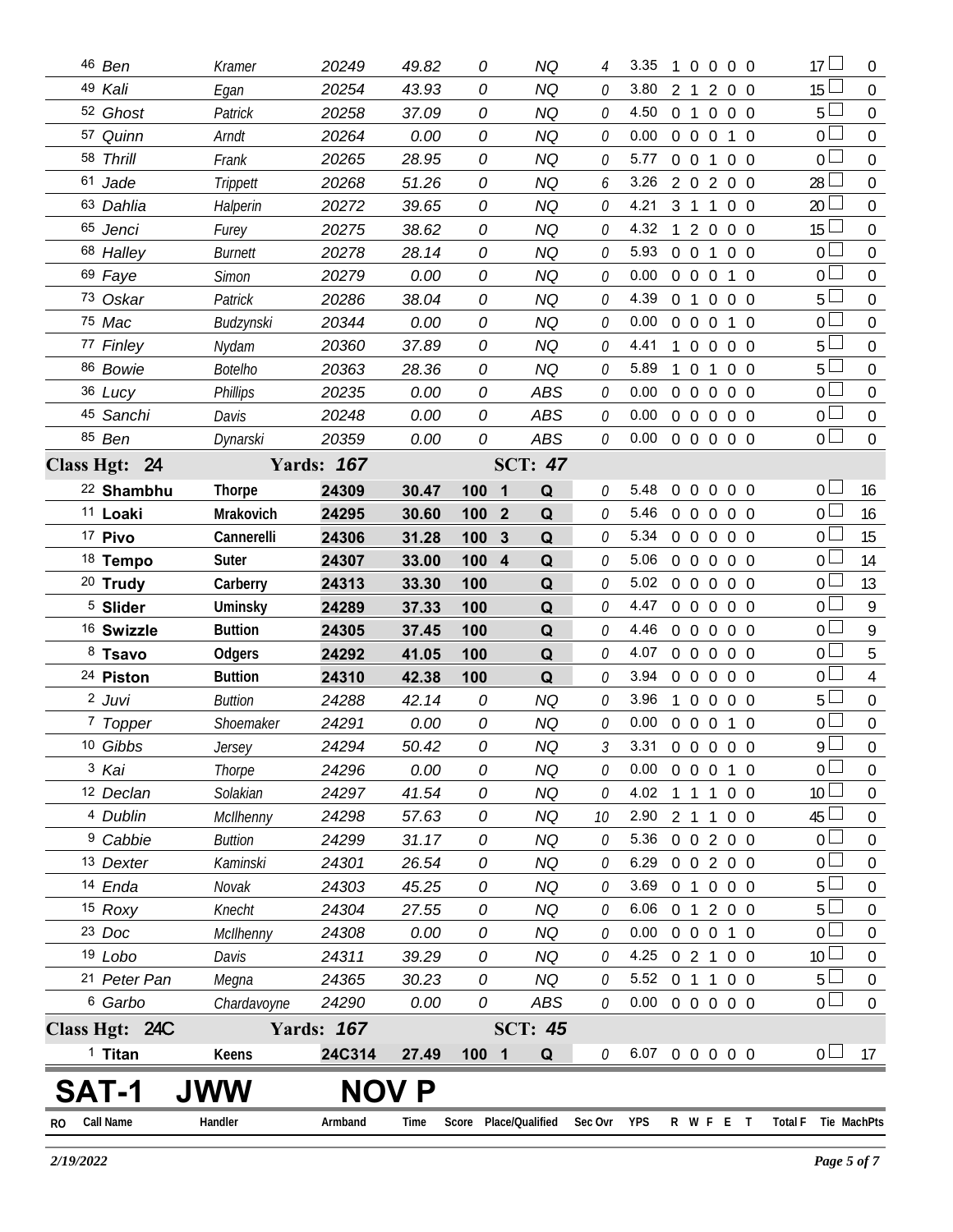| Class Hgt: 12 |                              |                | <b>Yards: 111</b> |                |                |                | <b>SCT: 45</b>                |              |                            |            |                |                            |                |                       |                  |
|---------------|------------------------------|----------------|-------------------|----------------|----------------|----------------|-------------------------------|--------------|----------------------------|------------|----------------|----------------------------|----------------|-----------------------|------------------|
|               | 23 Ripley                    | Powell         | 12020             | 32.20          | $\overline{O}$ |                | <b>NQ</b>                     | $\theta$     | 3.45 3 2 1 0 0             |            |                |                            |                | $25 \Box$             | $\overline{0}$   |
| Class Hgt: 16 |                              |                | <b>Yards: 114</b> |                |                |                | <b>SCT: 43</b>                |              |                            |            |                |                            |                |                       |                  |
|               | <sup>21</sup> Hunter         | Gunoskey       | 16023             | 34.46          | 100 1          |                | Q                             | $\mathcal O$ | 3.31                       |            |                | 0 0 0 0 0                  |                | 0 <sub>0</sub>        | $\overline{0}$   |
|               | <sup>20</sup> Beanie         | Cavalluzzo     | 16022             | 57.21          | 0              |                | NQ                            | 14           | 1.99 3 0 1 0 0             |            |                |                            |                | $29$ $\Box$           | $\mathbf 0$      |
| Class Hgt: 20 |                              |                | <b>Yards: 114</b> |                |                |                | <b>SCT: 46</b>                |              |                            |            |                |                            |                |                       |                  |
|               | 16 Rigel                     | Bowen          | 20024             | 60.46          | 0              |                | NQ                            | 14           | 1.89                       |            |                | 0 0 1 0 0                  |                | $14 \Box$             | $\overline{0}$   |
|               | 17 GaBoing!                  | Diaz           | 20025             | 68.05          | 0              |                | NQ                            | 22           | 1.68 2 1 2 0 0             |            |                |                            |                | $37 \Box$             | $\overline{0}$   |
| <b>SAT-1</b>  |                              | <b>JWW</b>     |                   | <b>OPEN P</b>  |                |                |                               |              |                            |            |                |                            |                |                       |                  |
| RO Call Name  |                              | Handler        | Armband           | Time           |                |                | Score Place/Qualified Sec Ovr |              | <b>YPS</b>                 |            |                | R W F E T                  |                | Total F Tie MachPts   |                  |
| Class Hgt: 12 |                              |                | <b>Yards: 140</b> |                |                |                | <b>SCT: 48</b>                |              |                            |            |                |                            |                |                       |                  |
|               | 21 Penny                     | Harper         | 12318             | 57.76          | 0              |                | <b>NQ</b>                     |              | $9$ 2.42 0 0 0 0 0         |            |                |                            |                | 18 <sup>1</sup>       | $\overline{0}$   |
| Class Hgt: 16 |                              |                | <b>Yards: 143</b> |                |                |                | <b>SCT: 46</b>                |              |                            |            |                |                            |                |                       |                  |
|               | 18 Lexie                     | Sankus         | 16005             | 34.11          | 100 1          |                | Q                             | 0            | 4.19                       |            |                | 0 0 0 0 0                  |                | 0 <sub>0</sub>        | $\overline{0}$   |
|               | 19 Quest                     | Niehoff        | 16320             | 0.00           | 0              |                | <b>NQ</b>                     | 0            | $0.00 \t0 \t0 \t0 \t1 \t0$ |            |                |                            |                | $\overline{0}$        | $\mathbf 0$      |
| Class Hgt: 20 |                              |                | <b>Yards: 143</b> |                |                |                | <b>SCT: 48</b>                |              |                            |            |                |                            |                |                       |                  |
|               | $15$ Tom                     | Wittke         | 20006             | 0.00           | 0              |                | NQ                            |              | $0$ 0.00 0 0 0 1 0         |            |                |                            |                | 0 <sup>1</sup>        | $\overline{0}$   |
| <b>SAT-1</b>  |                              | <b>JWW</b>     |                   | EX P           |                |                |                               |              |                            |            |                |                            |                |                       |                  |
| RO.           | Call Name                    | Handler        | Armband           | Time           |                |                | Score Place/Qualified         | Sec Ovr      | <b>YPS</b>                 |            |                | R W F E T                  | <b>Total F</b> |                       | Tie MachPts      |
| Class Hgt: 08 |                              |                | <b>Yards: 159</b> |                |                |                | <b>SCT: 54</b>                |              |                            |            |                |                            |                |                       |                  |
|               | 200 Elliot                   | Cressman       | 08317             | 0.00           |                | $\overline{0}$ | NQ                            | 0            | $0.00 \t0 \t0 \t0 \t1 \t0$ |            |                |                            |                | 0 <sub>0</sub>        | $\overline{0}$   |
| Class Hgt: 16 |                              |                | <b>Yards: 167</b> |                |                |                | <b>SCT: 50</b>                |              |                            |            |                |                            |                |                       |                  |
|               | 138 Pinky                    | Teti           | 16322             | 31.92          | 0              |                | NQ                            |              | $0$ 5.23 0 0 2 0 0         |            |                |                            |                | 0 <sub>1</sub>        | $\overline{0}$   |
| Class Hgt: 20 |                              |                | <b>Yards: 167</b> |                |                |                | <b>SCT: 52</b>                |              |                            |            |                |                            |                |                       |                  |
|               | 90 Oshie                     | Mangels        | 20325             | 37.46          | $100$ 1        |                | Q                             |              | $0$ 4.46 0 0 0 0 0         |            |                |                            |                | 0 <sub>0</sub>        | $\overline{0}$   |
| <b>SAT-1</b>  |                              | <b>UWW</b>     | <b>MAS P</b>      |                |                |                |                               |              |                            |            |                |                            |                |                       |                  |
| RO            | <b>Call Name</b>             | Handler        | Armband           | Time           |                |                | Score Place/Qualified         | Sec Ovr      | <b>YPS</b>                 |            |                | R W F E T                  | <b>Total F</b> |                       | Tie MachPts      |
| Class Hgt: 04 |                              |                | <b>Yards: 159</b> |                |                |                | <b>SCT: 57</b>                |              |                            |            |                |                            |                |                       |                  |
| 201 Mo        |                              | Krivanich      | 04068             | 37.30          | 100 1          |                | Q                             | 0            | 4.26 0 0 0 0 0             |            |                |                            |                | $0-$                  | 19               |
| Class Hgt: 08 |                              |                | <b>Yards: 159</b> |                |                |                | <b>SCT: 54</b>                |              |                            |            |                |                            |                |                       |                  |
|               | 191 Jeter                    | Logan          | 08077             | 28.53          | 100 1          |                | Q                             | 0            | 5.57                       |            |                | 00000                      |                | 0 L                   | 25               |
|               | 195 Boots                    | <b>Potts</b>   | 08085             | 30.08          | 100 2          |                | Q                             | $\mathcal O$ | 5.29                       | $0\quad 0$ | $\overline{0}$ | $0\quad 0$                 |                | 0 L                   | 23               |
|               | 197 Dillon                   | Gurney         | 08087             | 32.14          | 100 3          |                | Q                             | 0            | 4.95                       | $0\quad 0$ |                | $0\quad 0\quad 0$          |                | 0 <sup>l</sup>        | 21               |
|               | 198 Sully                    | MacLeod        | 08088             | 33.76          | 100 4          |                | Q                             | 0            | 4.71                       |            |                | 0 0 0 0 0                  |                | 0 L                   | 20               |
|               | 190 Faith                    | Coe            | 08076             | 37.63          | 100            |                | Q                             | 0            | 4.23                       | $0\quad 0$ |                | $0\quad 0\quad 0$          |                | 0 L                   | 16               |
|               | 194 Milo                     | Fleming        | 08083             | 39.10          | 100            |                | Q                             | 0            | 4.07                       | $0\quad 0$ | $\overline{0}$ | $0\quad 0$                 |                | 0 <sub>0</sub>        | 14               |
|               | 193 Tarlton                  | Paull          | 08082             | 43.67          | 100            |                | Q                             | 0            | 3.64<br>3.26               | $0\quad 0$ |                | $0\quad 0\quad 0$          |                | 0 L<br>0 <sup>1</sup> | 10               |
|               | 199 Berkeley<br>196 Valkyrie | Smey<br>Heiken | 08316<br>08086    | 48.80<br>50.47 | 100<br>100     |                | Q<br>Q                        | 0<br>0       | 3.15                       | $0\quad 0$ |                | 00000<br>$0\quad 0\quad 0$ |                | 0 L                   | 5<br>3           |
|               | 188 Aeryn                    | Midura         | 08073             | 30.42          | 0              |                | <b>NQ</b>                     | 0            | 5.23                       | 1 1        | $\overline{1}$ | $0\quad 0$                 |                | 10 <sup>1</sup>       | $\boldsymbol{0}$ |
|               | 189 Radiance                 | Gagnon         | 08075             | 38.04          | 0              |                | NQ                            | 0            | 4.18 0 0 1 0 0             |            |                |                            |                | 0 <sub>0</sub>        | $\boldsymbol{0}$ |
|               |                              |                |                   |                |                |                |                               |              |                            |            |                |                            |                |                       |                  |